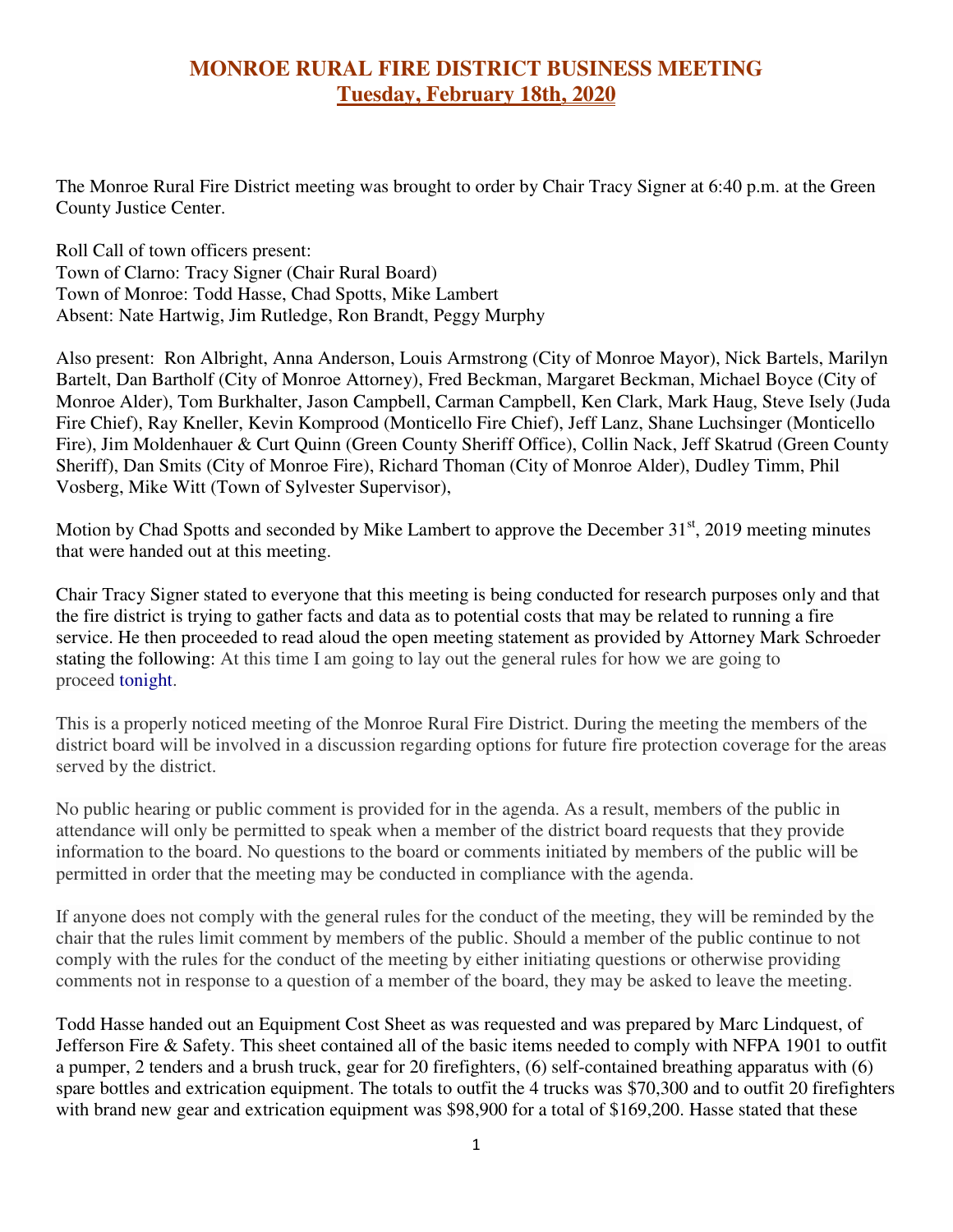prices reflected that all of this equipment would be brand new and that most of these items are already on the trucks that we currently own. Hasse also stated that there would also be the possibility to reach out to the neighboring fire departments to see if they would have any spare gear they would be willing to share and or the option to purchase some used items as well from vendors.

Monticello Fire Chief Kevin Komprood spoke next and he gave an explanation as to how the Monticello Fire Department operates and stated that they run on an annual budget of around \$89,000. They respond to roughly 150 calls per year which also includes first response calls. They provide fire protection to the Village of Monticello, the Towns of Washington & Mt. Pleasant and cover 4 sections of the Towns of Exeter and Sylvester consisting of approximately 100 square miles. He stated that the new fire station cost was around 1.2 million, but this also included the construction costs of the roadway built back to the fire station. Challenges that they face are budgets, keeping up with current requirements and having enough fire fighters to cover the day time fire calls. Currently they have 36 members on their department, their ISO rating is a 6 and they have training every Tuesday night. They pay the chiefs, captains, trustees, EMS coordinator and fire inspector a small salary and the firefighters are paid \$7.25 per hour. Billing for response is based upon the number of members who respond to a call and they do not bill a fee for the trucks or equipment used. Insurance coverage is provided by TRI Insurance Company.

Juda Fire Chief Steve Isely spoke next and he gave us an explanation as to how the Juda Fire Department operates and stated that they run on an annual budget of around \$83,000. He stated that they respond to roughly 100 calls per year and this also includes first response calls. They provide fire protection to the Towns of Jefferson, Sylvester, Spring Grove and Decatur and consist of approximately 97 square miles. Currently they have 35 members on their department, their ISO rating is an 8 or a 9 and they train twice a month. The firefighters are paid as a clothing allowance and are paid \$5.50 per hour. The Juda Fire Department does not bill for fire call response, but they do bill for car accidents. Any fees that they collect, goes into a separate account and is used to purchase new equipment in the future. Insurance coverage is provided by Rural Mutal Insurance.

Sheriff Jeff Skatrud along with officer Curt Quinn and lead dispatcher Jim Moldenhauer spoke next and explained that the county is in the process of installing a new radio system. Coverage for this system is expected to be roughly 95% of the county and that they would share with us if needed the vendor who the county has selected to provide them with the updated system and that it is out roughly 20 months before it will be completed. He said that a new radio for a police car runs roughly around \$3,000 and that portable radios run approximately \$2,300. Sheriff Skatrud said that if we were to form a new fire department, that they would have to create a new radio tone for paging and establish a unit ID's. Others things to consider would be establishing protocols as to how the sheriff's department would operate when a call would be received in the fire districts area. The computer software system that they use would also need to have some addition and changes made to establish the rural coverage area, addresses will need to be changed over and some items created for the software to work properly. This would all be done by the sheriff office employees and there would be no cost to the fire district for this work. All of these changes and or additions could possibly take up to 6 months to complete, but they are willing to complete this for us if needed.

Next the board spoke to Mike Witt who was in attendance for the Town of Sylvester. The board asked if the Town of Sylvester would be willing to join back into the district if a fire department would be formed and he stated that he is new to the board and that he would take the information from this meeting back to the town board to discuss things further. Ron Albright a Town of Sylvester resident stated that he has some concerns over the western residence for adequate coverage being too far away from the Juda Fire Department and he feels that coverage provided by a rural fire district would be a benefit to those residences. Chief Isely spoke up and said that he would agree and if this would be better for the people, that Juda Fire would support this as well.